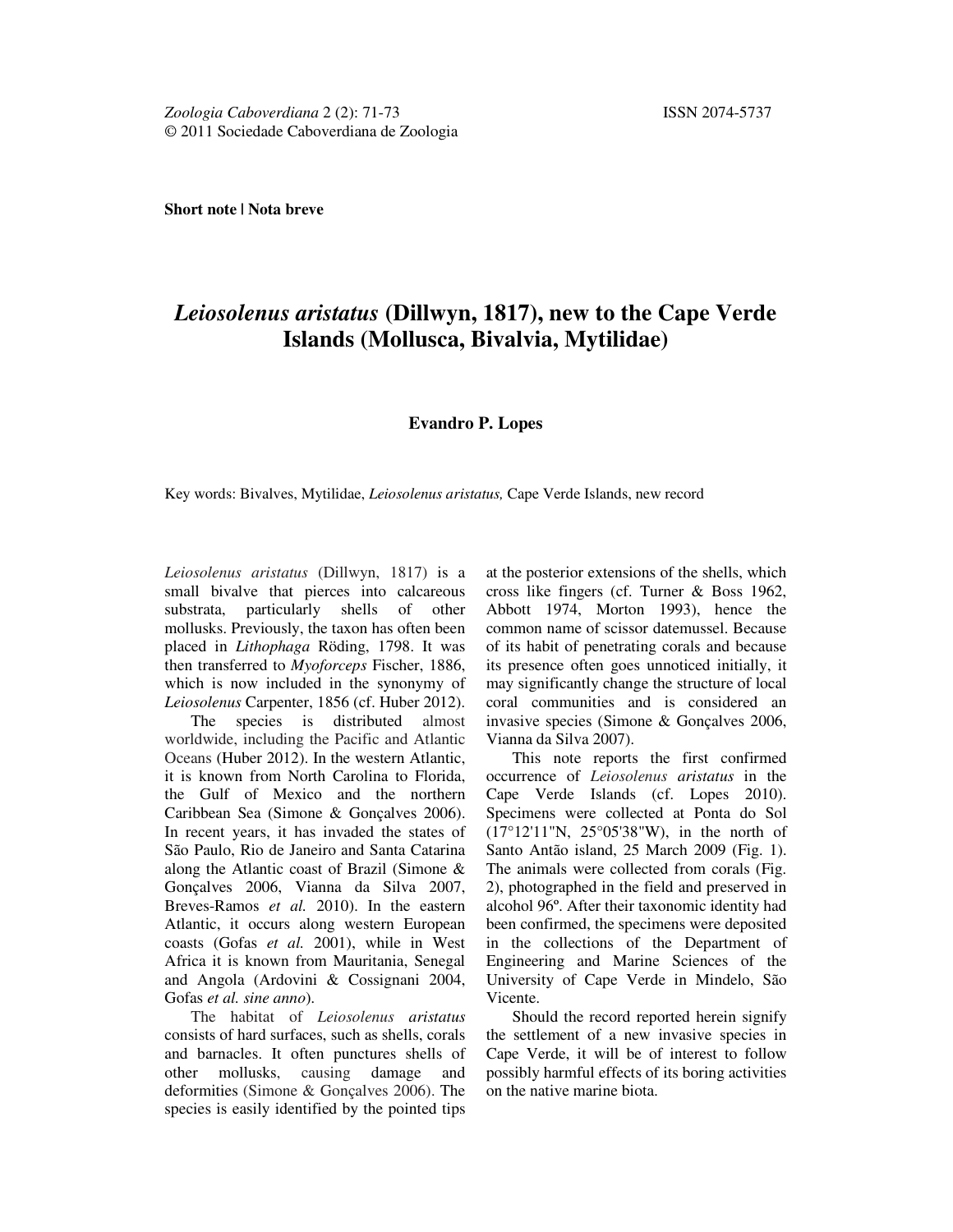

Fig. 1. Map of the Cape Verde Islands. **\*** = collecting locality of *Leiosolenus aristatus.*



Fig. 2. *Leiosolenus aristatus*, embedded in coral, Ponta do Sol, Santo Antão, 25 March 2009 (Evandro Lopes).

## ACKNOWLEDGEMENTS

I want to thank Robert Moolenbeek (Naturalis, Leiden) for his constructive comments on the manuscript. I also wish to

thank Cornelis Hazevoet for providing editorial help during the preparation of this note.

## **REFERENCES**

Abbott, R.T., 1974. American seashells*.* 2nd edition. Van Nostrand Reinhold, New York. 663 pp.

Ardovini, R. & T. Cossignani 2004. West African seashells (including Azores,